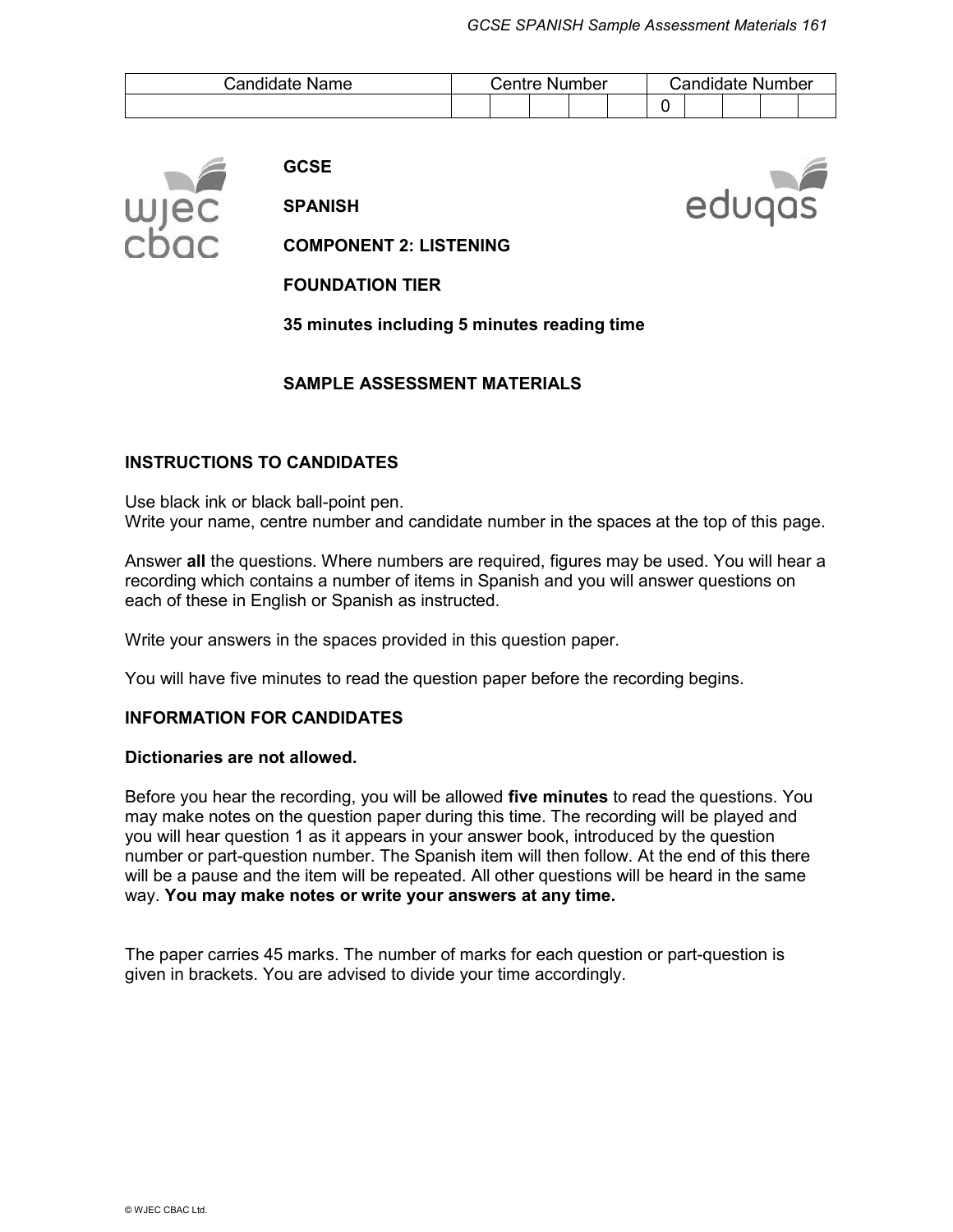# **Question 1 (5 marks)**

Listen to this radio item. Answer the questions below **in English.** 

| (a) | What is the announcement about? |  |
|-----|---------------------------------|--|
|     |                                 |  |

# **Tick (**ü**) the correct box**

| holiday activities |  |
|--------------------|--|
| weather forecast   |  |
| school timetable   |  |

(b) Complete the table with the key information for each section. (4)

| Monday and Tuesday (two<br>details) | 2 |
|-------------------------------------|---|
| Wednesday (one detail)              |   |
|                                     |   |
| Thursday and Friday (one<br>detail) |   |
|                                     |   |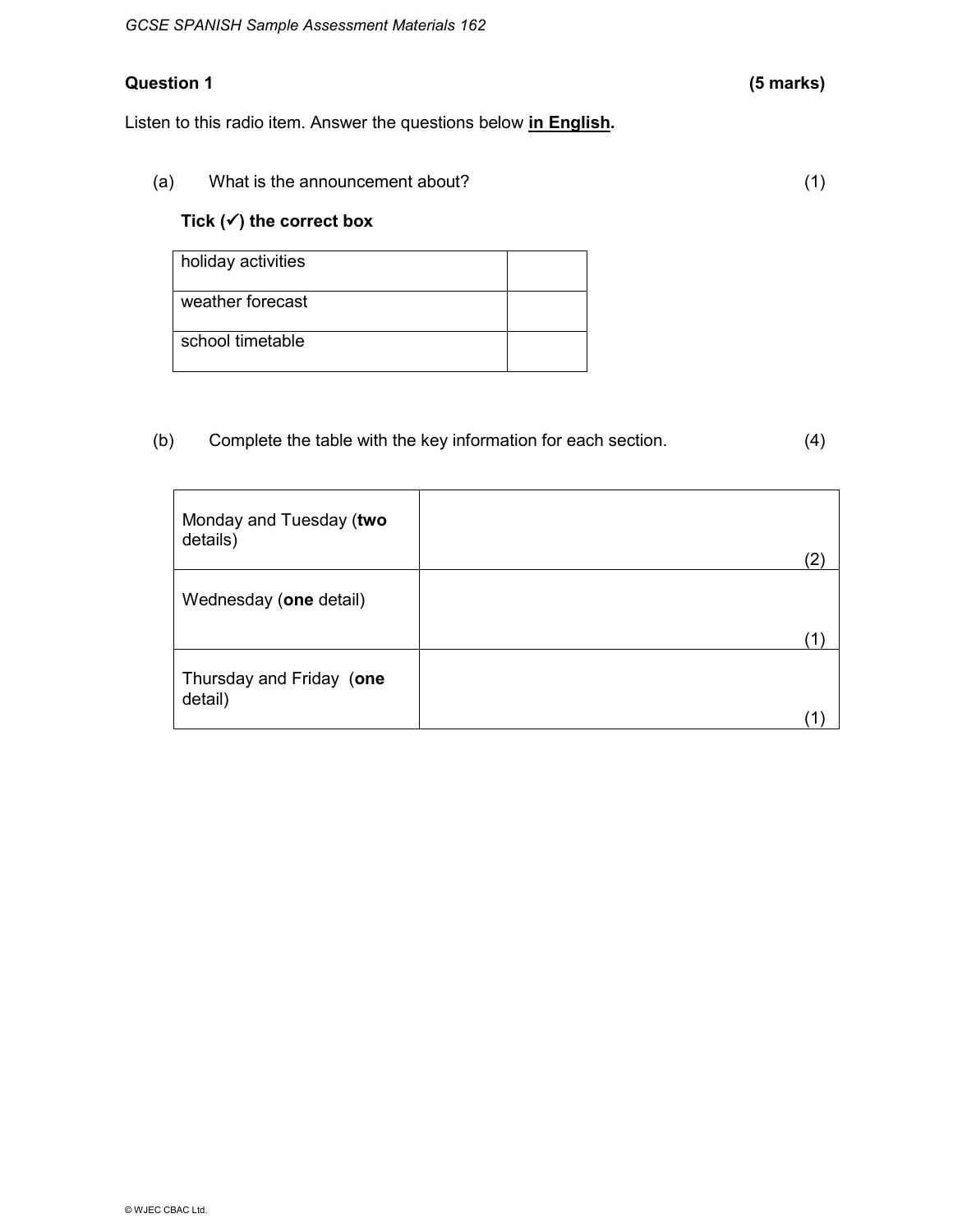## **Question 2 (5 marks)**

Pedro is having a discussion with his teacher. **Tick (v) the correct box for each question.** 

| What are they discussing?<br>(a) |  |
|----------------------------------|--|
| what he does at school           |  |
| what he does in town             |  |
| what he does at home             |  |

#### (b) What does Pedro always do? (1)

| recycles glass       |  |
|----------------------|--|
| walks everywhere     |  |
| turns off the lights |  |

# (c) What problem does he mention? (1)

| wasting water    |  |
|------------------|--|
| air pollution    |  |
| too much rubbish |  |

(d) What suggestion does he make? (1)

| recycle more                  |  |
|-------------------------------|--|
| have showers instead of baths |  |
| use public transport          |  |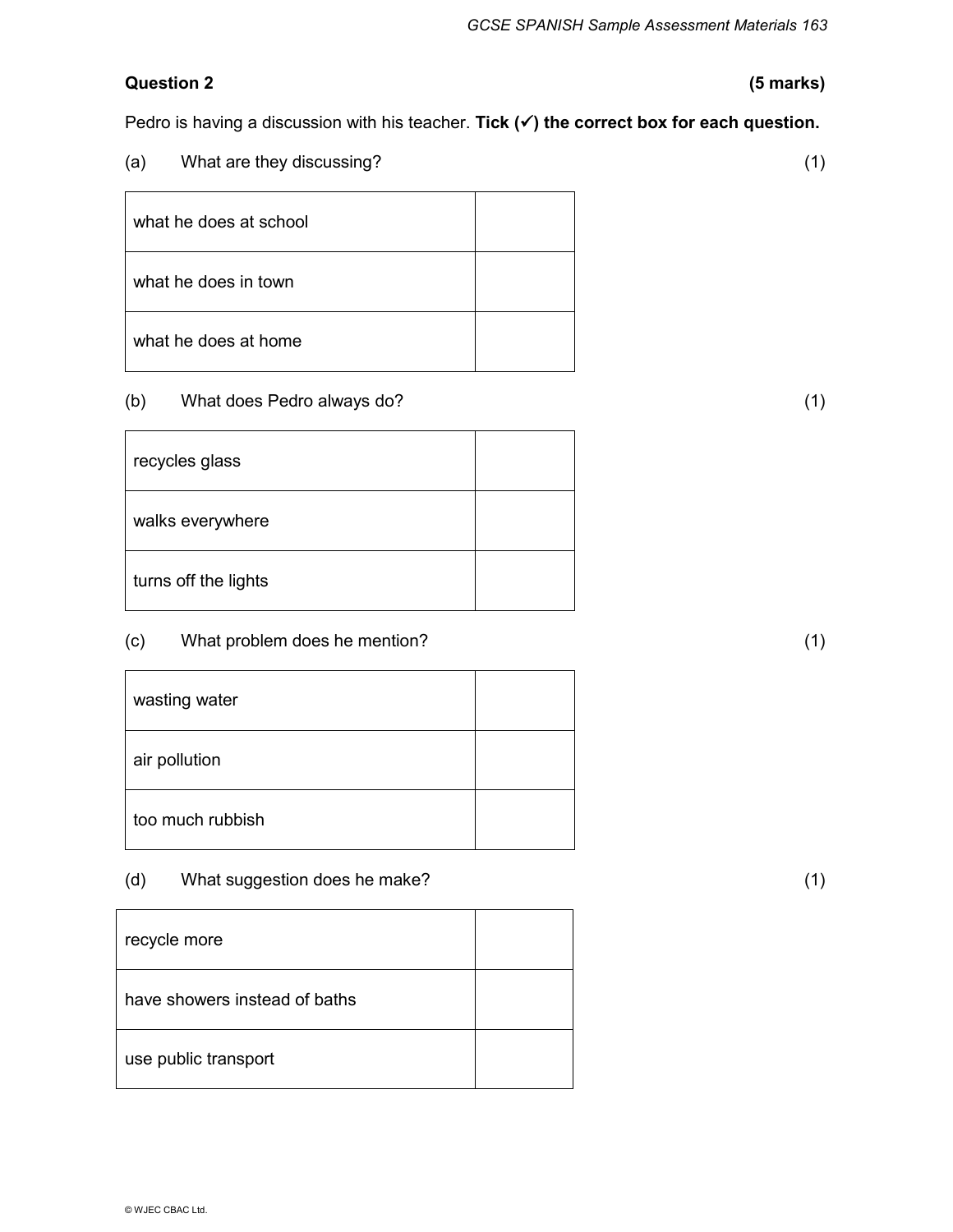Ē

| paper and card    |  |
|-------------------|--|
| paper and plastic |  |
| plastic and glass |  |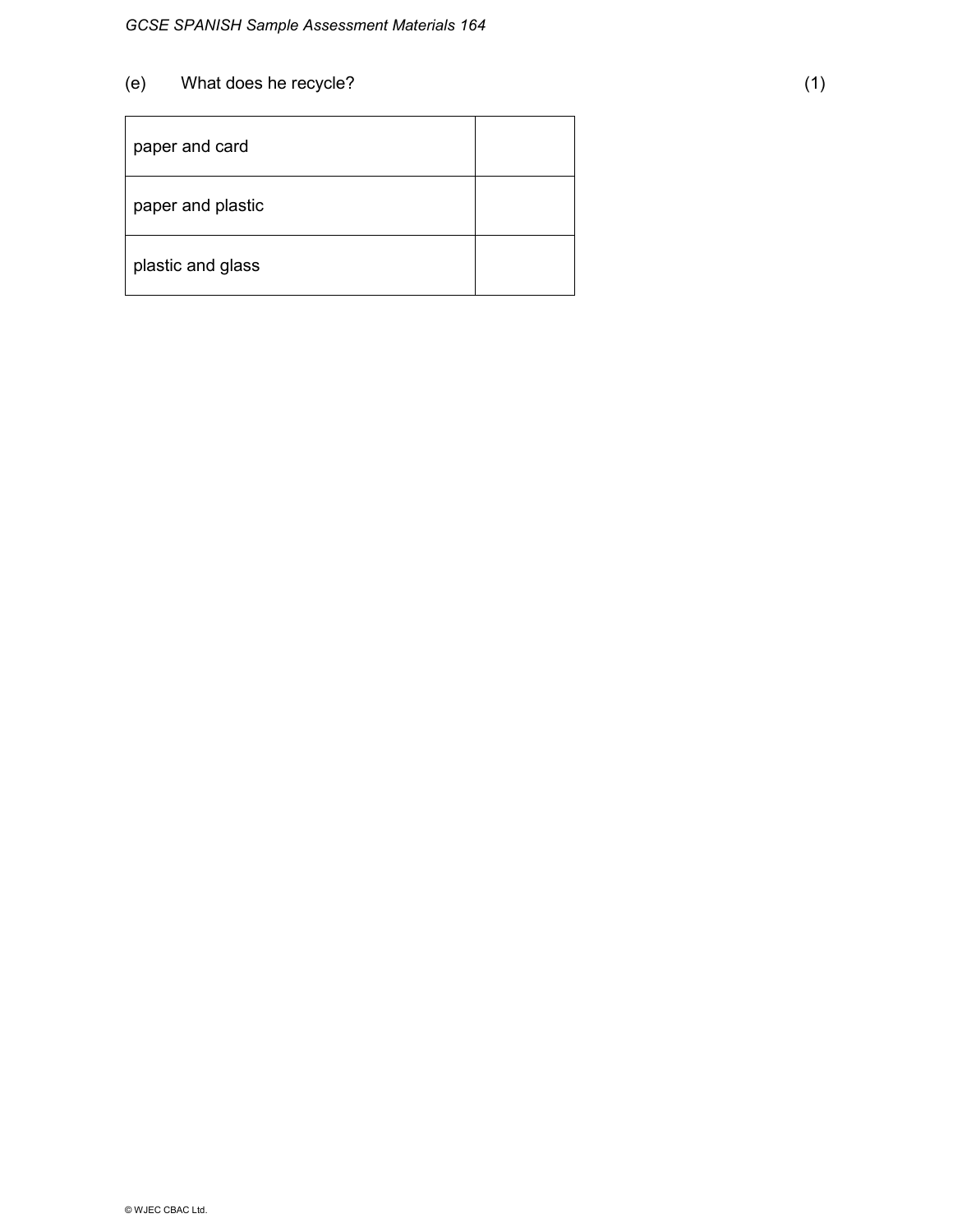## **Question 3 (4 marks)**

María está hablando de su experiencia laboral. **Marca (**ü**) la casilla correcta para cada pregunta**.

(a) María trabajó con su… (1)

| tío | padre | primo |
|-----|-------|-------|
|     |       |       |

(b) El día terminó a las… (1)

**5.30 6.30 9.15** 

(c) Su opinión del trabajo … (1)

 $\blacksquare$ 

(d) Su opinión de las personas allí … (1)

| $\mathbf{167}^{\prime}$ |  |
|-------------------------|--|
|                         |  |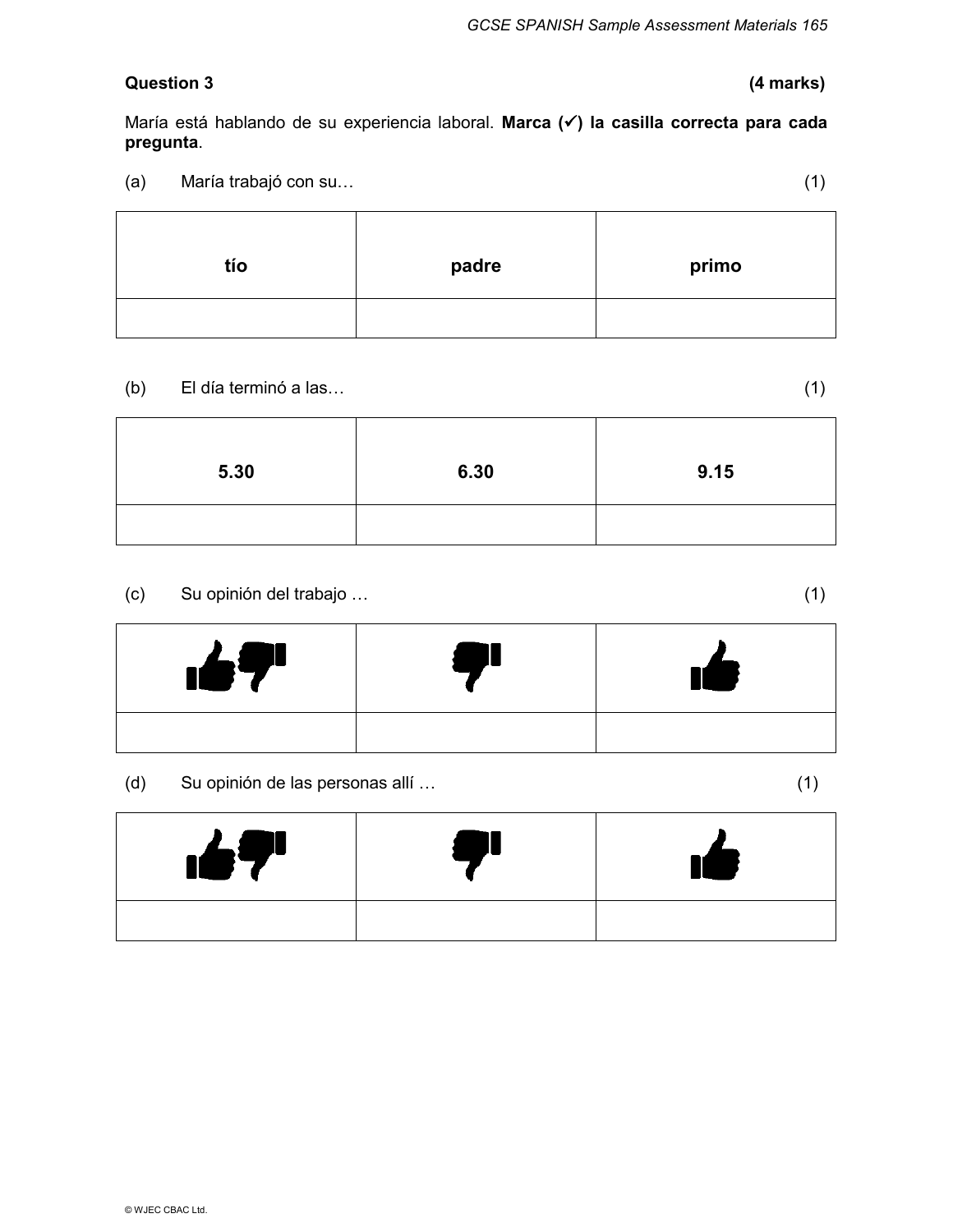# **Question 4 (5 marks)**

Escucha el anuncio de radio. **Marca (**ü**) la casilla correcta para cada pregunta.** 

(a) El anuncio trata de … (1)



(b) Tiene lugar en … (1)

| . E<br>$-\leftarrow$ |  |
|----------------------|--|
|                      |  |

# (c) Distancia … (1)

| 600 metros | 500 metros | 1 kilómetro |
|------------|------------|-------------|
|            |            |             |

## (d) La edad mínima… (1)

**18 16 14** 

(e) Temporada… (1)

**otoño invierno verano** 

© WJEC CBAC Ltd.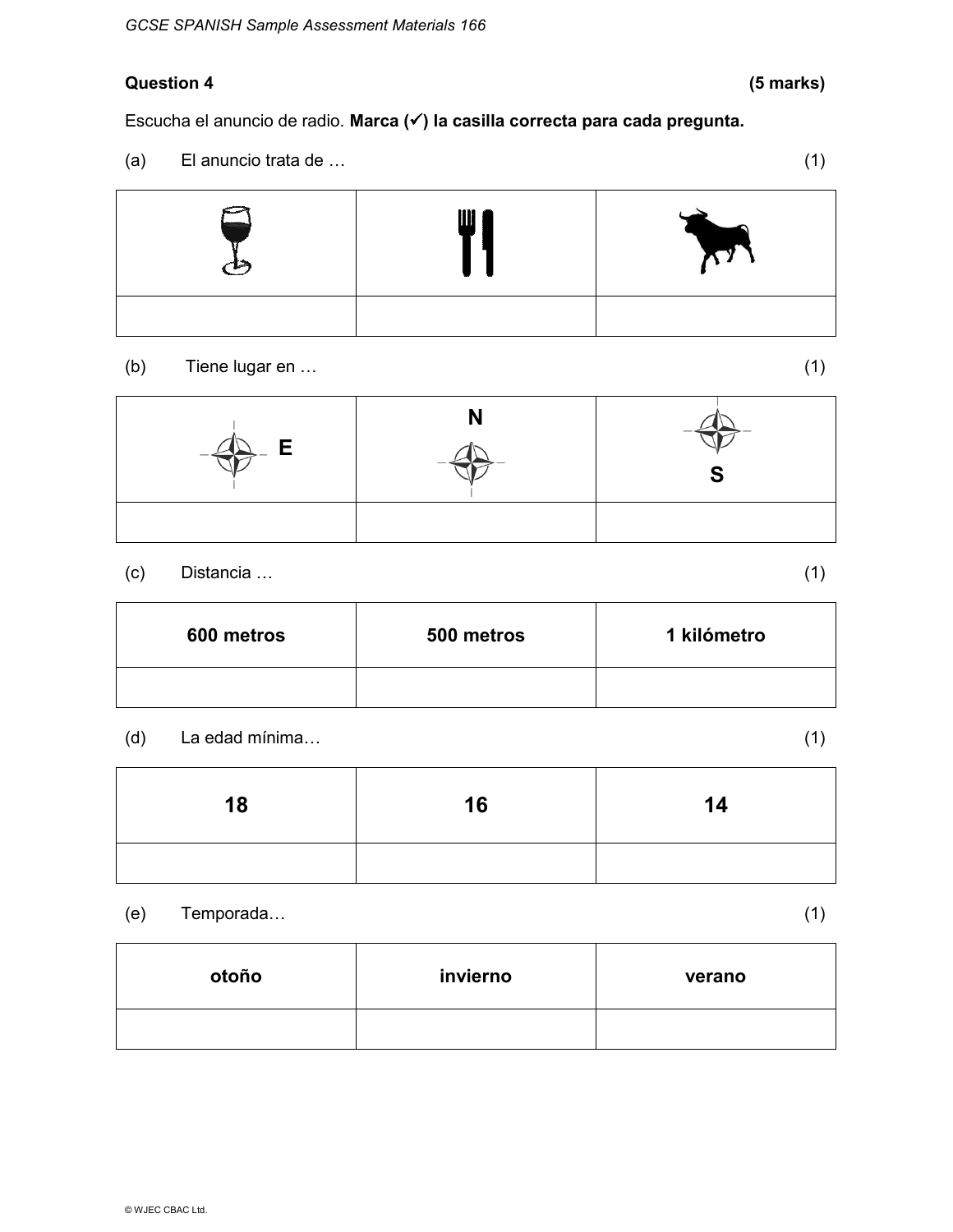# **Question 5 (5 marks)**

Listen to Alejandro talking about jobs. **Complete the grid in English with one detail for each question.** 

#### Section 1

| (a) | Father's job                                   |  |
|-----|------------------------------------------------|--|
| (b) | Job Alejandro wanted to do when he was younger |  |

## Section 2

| (c) | Job Alejandro would like in the future |  |
|-----|----------------------------------------|--|
| (d) | Alejandro's part-time job              |  |
| (e) | What his brother does                  |  |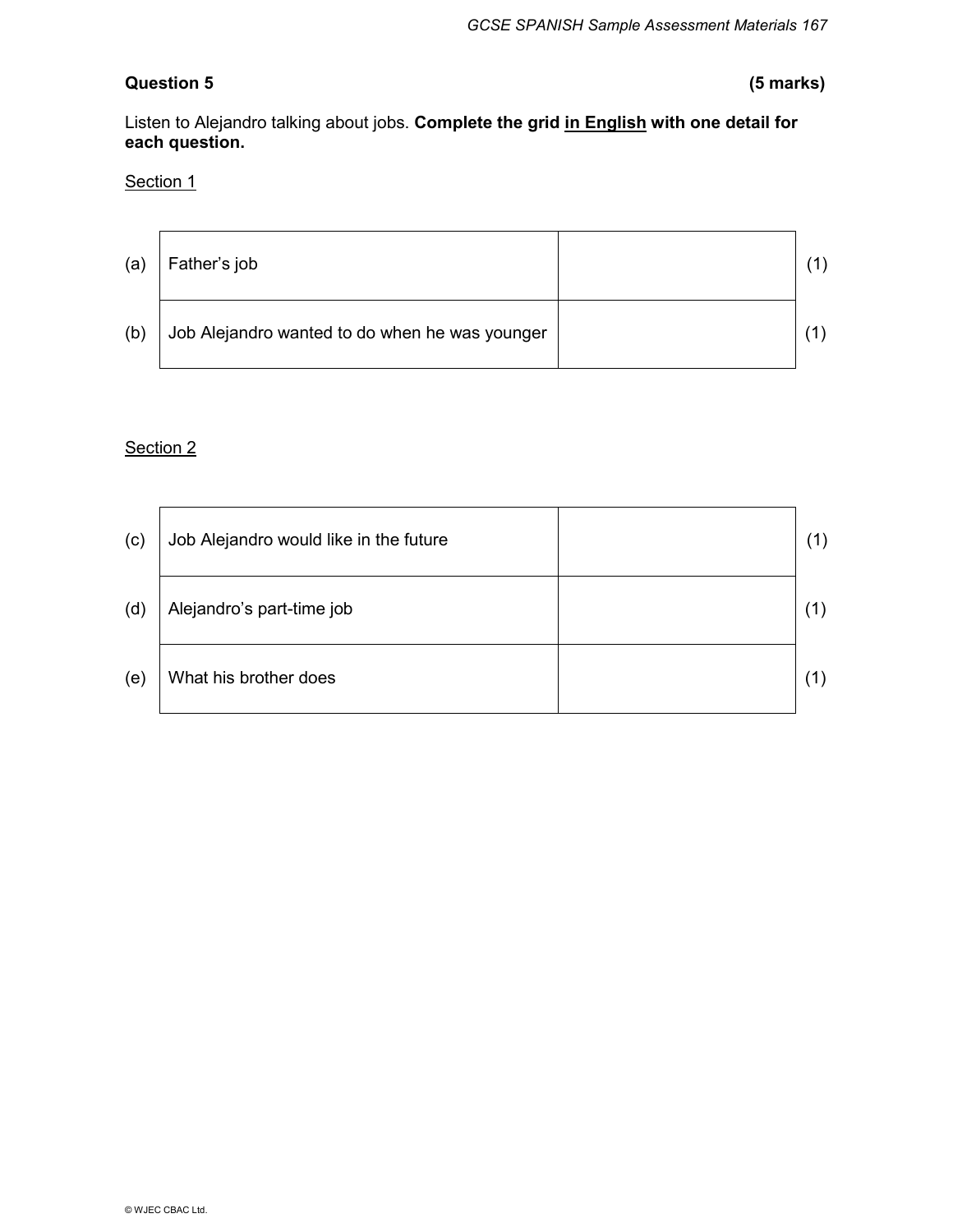#### **Question 6 (6 marks)**

Elena is talking about health and fitness. Listen to what she says and tick ( $\checkmark$ ) the three **correct statements for each section.** 

Section 1

Tick (√) three boxes.

| She goes to the leisure centre on Sundays |  |
|-------------------------------------------|--|
| She goes swimming a lot                   |  |
| She would like to lose weight             |  |
| Sport helps you lose weight               |  |
| She enjoys basketball                     |  |
| She is not very good at basketball        |  |

Section 2

## Tick (√) three boxes.

| Sport helps avoid illnesses            |  |
|----------------------------------------|--|
| Sport helps with stress                |  |
| Sport makes you strong                 |  |
| She eats a lot of fast food            |  |
| She eats a lot of fruit and vegetables |  |
| Sport should be played 5 times a week  |  |

(3)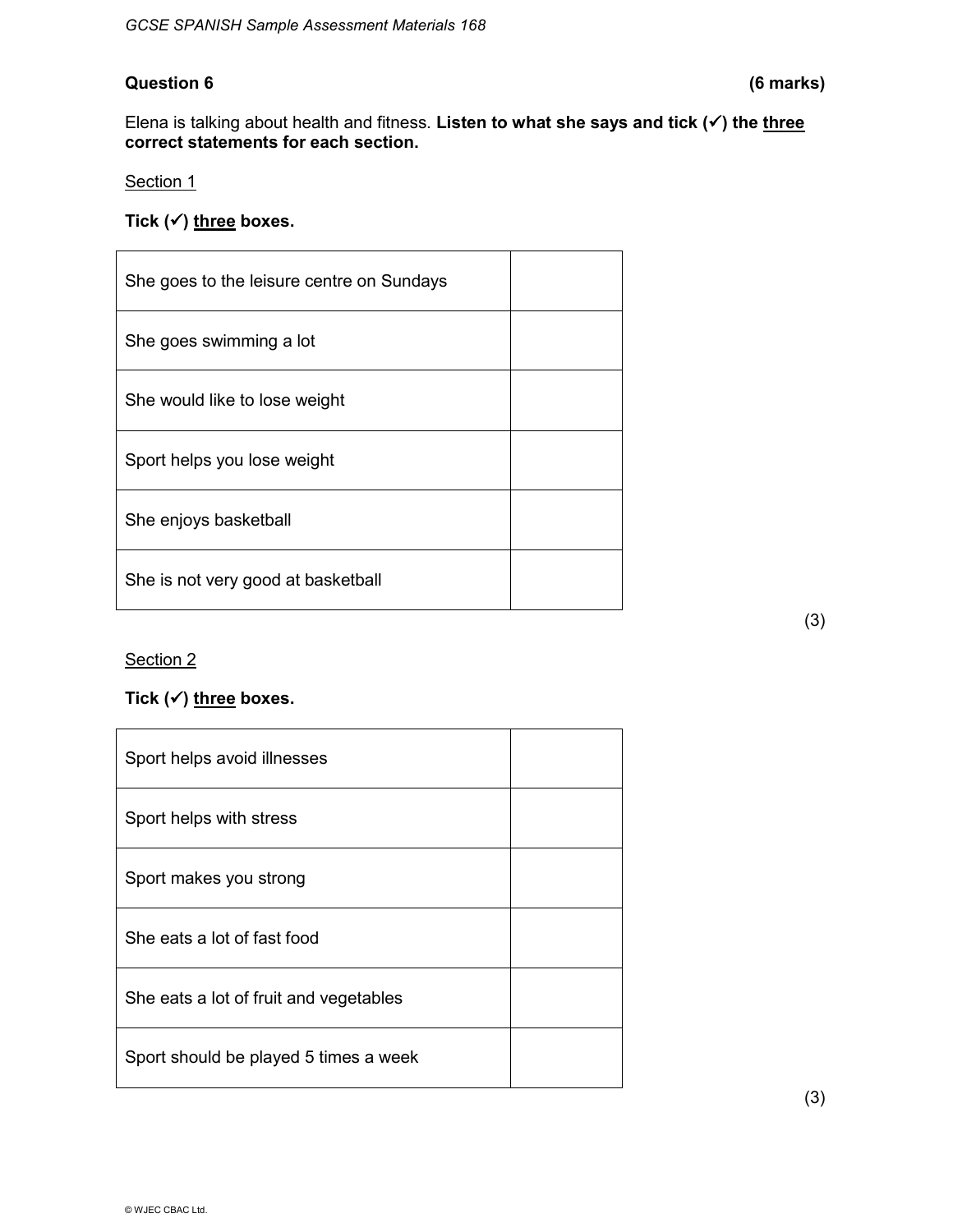# **Question 7 (5 marks)**

Listen to this radio advertisement. **Fill in the table with the information in English.** 

Section 1

| What is this announcement for? |  |
|--------------------------------|--|
| Opening times                  |  |
| Location                       |  |

Section 2

| Two things that are not allowed |  |
|---------------------------------|--|
|                                 |  |
|                                 |  |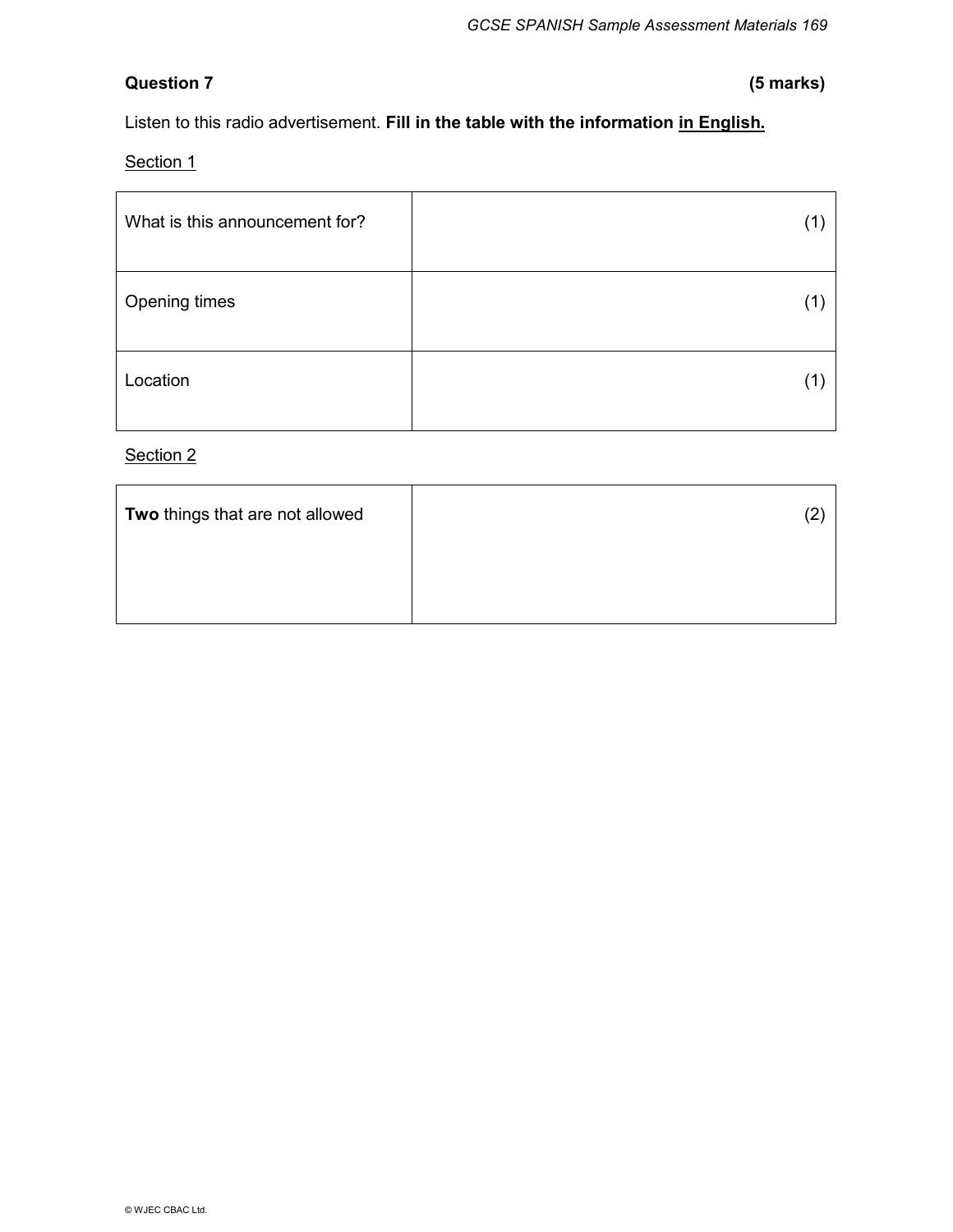# **Question 8 (5 marks)**

Nuria is talking to her teacher about her visit to an English school. Answer the questions **in English.** 

#### Section 1

| (a)       | What did Nuria say was the main difference between Spanish and English schools? | (1) |
|-----------|---------------------------------------------------------------------------------|-----|
| (b)       | What else did she say about this?                                               | (1) |
| Section 2 |                                                                                 |     |
| (c)       | What other differences did she notice? Write two details.                       | (2) |
|           |                                                                                 |     |
|           |                                                                                 |     |
| (d)       | What does she say about the teachers? Write one detail.                         | (1) |
|           |                                                                                 |     |